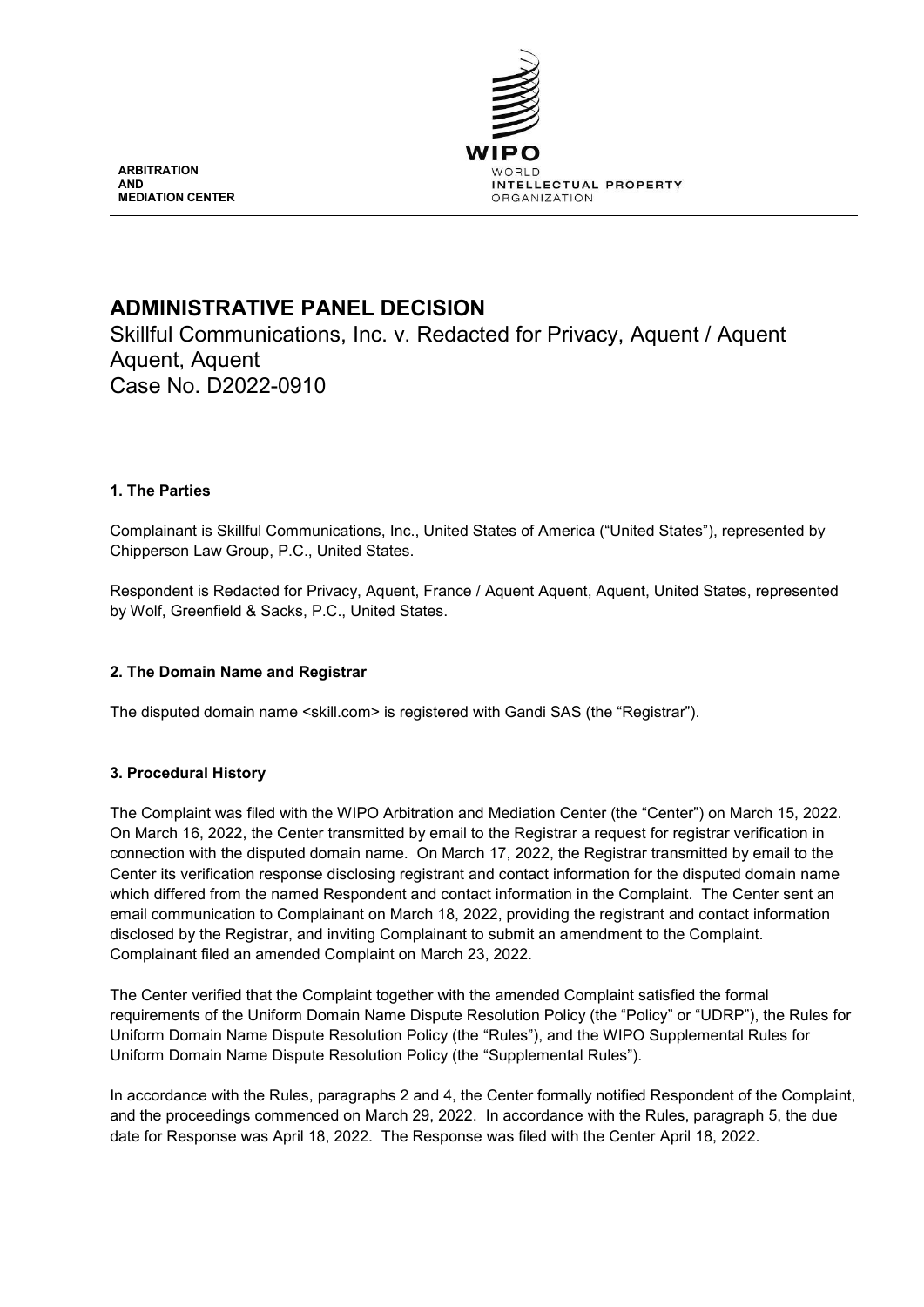#### page 2

The Center appointed Georges Nahitchevansky, Gregory N. Albright, and Richard G. Lyon as panelists in this matter on May 12, 2022. The Panel finds that it was properly constituted. Each member of the Panel has submitted the Statement of Acceptance and Declaration of Impartiality and Independence, as required by the Center to ensure compliance with the Rules, paragraph 7.

#### **4. Factual Background**

Complainant, Skillful Communications, Inc., is a provider of interview and career-related training for both individuals and companies. Complainant has used the mark SKILLFUL in connection with its services since at least 2010, and perhaps as early as 2007, and the mark SKILL since April 2020. Complainant owns trademark registrations in the United States for its (i) SKILLFUL mark (Registration No. 5,035,949, which issued to registration on September 6, 2016 with a claimed first use date of January 1, 2010) and (ii) SKILL mark (Registration No. 6,312,168, which issued to registration on April 6, 2021 with a claimed first use date April 1, 2020). Complainant also owns the domain names <skillfullydone.com> and <skill.net>, among others, which it uses in connection with websites providing information concerning Complainant and its services.

Respondent is a staffing company and provider of temporary employees. Respondent's parent company is TRI Ventures, Inc, which was known as Laser Designs, Corp from 1986 to 1992, MacTemps, Inc. from 1992 to 1999, and Aquent, Inc. from 1999 to 2009. Respondent was founded in 2001 as a 99.8 per cent owned subsidiary of Aquent, Inc.

The disputed domain was originally registered on May 1, 1995, under the name of MacTemps, Inc.. When Mactemps, Inc. changed its name to Aquent, Inc. in 1999, the disputed domain became listed as owned by Aquent, Inc. At some point between October 22, 2007 and February 11, 2008, the disputed domain name was transferred from Aquent, Inc. to Respondent Aquent, LLC. In early 2021, the disputed domain name started to resolve to a website promoting a service called SKILL that provides a network of recruiters, boutique agencies and global search firms operated by a company called Scout Exchange LLC, a company under common ownership with Respondent.

Complainant through its counsel sent Respondent a demand letter on July 16, 2021 concerning its use of SKILL and the disputed domain name. Respondent, through counsel, responded to Complainant's letter on August 27, 2021. Respondent rejected Complainant's demands. The parties had further communication in the fall of 2021, but Respondent continued to reject Complainant's demands. The disputed domain name continues to resolve to a website promoting the services of Scout Exchange LLC.

## **5. Parties' Contentions**

## **A. Complainant**

Complainant contends that it has rights in the SKILL and SKILLFUL marks by virtue of its use and registration of those marks in connection with its services. Complainant argues that its rights arose in its SKILL and SKILLFUL marks "prior to the current user's use and/or acquisition" of the disputed domain name.

Complainant maintains that the disputed domain name is identical to its SKILL mark and confusingly similar to its SKILLFUL mark as the disputed domain name fully reproduces "SKILL" and omits the suffix "FUL."

Complainant asserts that Respondent has no rights or legitimate interests in the disputed domain name as any trademark rights Respondent could claim in "SKILL.COM" as a trademark were abandoned at least twenty years ago. Complainant notes that from 2000 through 2009, there was no active website at the disputed domain, but simply "a message stating that 'SKILL.COM has changed its name to Aquent,'" and that from 2009 through November 20, 2020, Respondent or its predecessor in interest, Aquent, Inc., merely used the disputed domain name as a redirect to a website at "www.aquent.com" (and for brief period of time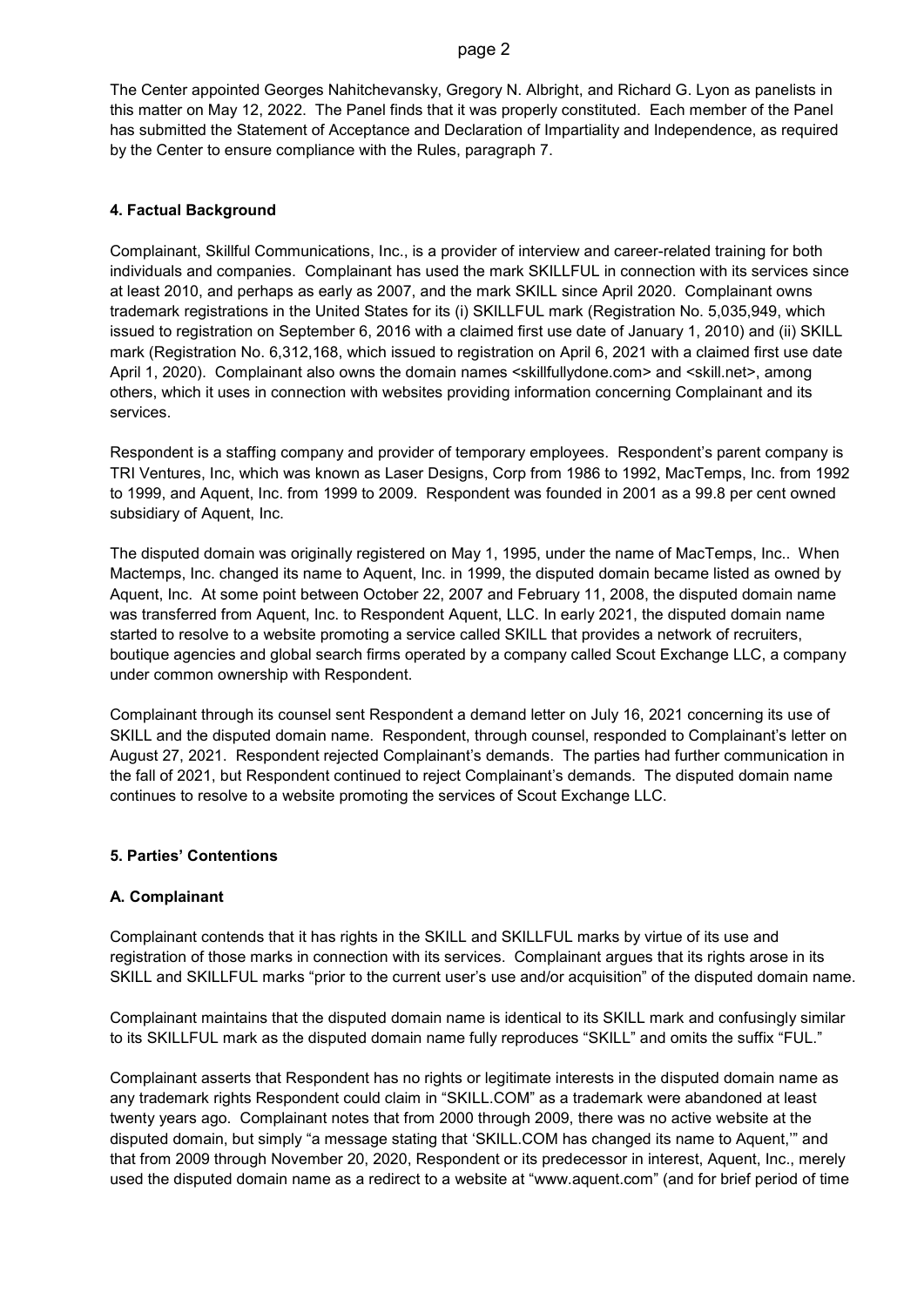#### page 3

to "www.aquent.us"). Complainant further asserts that the disputed domain name was recently transferred to Scout Exchange, LLC, although the "Registrant information still appearing as Aquent," and that since then the disputed domain name has been used with a website that "mimics the color scheme of Complainant's website" and contains design and messaging elements that overlap with those of Complainant's website at <skillfullydone.com>. Complainant maintains that Respondent is using the disputed domain to misleadingly attract web users to a website operated by Respondent or its affiliates.

Lastly, Complainant argues that Respondent has registered and used the disputed domain name in bad faith. Complainant notes that the disputed domain was transferred by Aquent, Inc. to Aquent, LLC, a different corporate entity, at some point between October 22, 2007 and February 11, 2008. Such transfer according to Complainant created a new registration that occurred after Complainant developed trademark rights in the SKILLFUL mark. Complainant further argues that a second transfer, and new registration, of the disputed domain name occurred between November 29, 2020 and January 22, 2021, as between Aquent, LLC and Scout Exchange, LLC, although Respondent remains the listed registrant of the disputed domain name. Complainant also contends that Respondent, which also operates in the employment and recruitment industry, has used the disputed domain name in bad faith to misleadingly attract web users to its "strikingly similar" website and in violation of Complainant's rights in its SKILL trademark which arose in April 2020.

## **B. Respondent**

Respondent rejects Complainant's contentions. Respondent maintains that Respondent, its parent company TRI Ventures, Inc. and its sister company Scout Exchange, LLC have each been in the business of matching employers and recruiters with job candidates since the 1980s and that this business predates Complainant's earliest trademark registrations or other alleged rights.

Respondent contends that the disputed domain name was registered in 1995 and that its subsequent transfer by TRI Ventures, Inc., then known as Aquent, Inc., to its subsidiary Respondent Aquent, LLC does not constitute a new registration as it was done in good faith in furtherance of a legitimate business purpose, namely, the matching of employers and recruiters with skilled employees. Respondent also contends that Respondent and its related companies have legitimately owned and used the disputed domain name since its initial registration in 1995 as part of their business. In that regard, Respondent notes that since early 2021 it has licensed the disputed domain name to its affiliated company Scout Exchange, LLC, which is also owned by their common parent company, TRI Ventures, Inc. Respondent denies that the disputed domain name was transferred to Scout Exchange, LLC, as Complainant contends, given that Aquent, LLC has remained the listed registrant for the disputed domain name since 2007.

Respondent argues that transfers of domain names among related entities do not normally constitute new registrations and that as such Respondent's registration of the disputed domain name goes back to 1995, a date well before Complainant acquired any trademarks rights in the SKILLFUL and SKILL marks. Respondent contends that based on such facts, Complainant has failed to prove bad faith registration.

Lastly, Respondent asserts that it has not used the disputed domain name in bad faith as Respondent has legitimately used the disputed domain name in connection with its business and because Complainant cannot monopolize the common English word "skill" which is used by many other parties.

# **C. Complainant's Supplemental Filing**

On April 25, 2022, Complainant provided the Center with copies of further communications between the parties from October and November 2021. On October 15, 2021, Complainant responded to Respondent's rejection of its demands in its August 27, 2021 letter. On November 19, 2021, Respondent again rejected Complainant's demands.

The Panel has reviewed these letters and accepts them as part of the case file.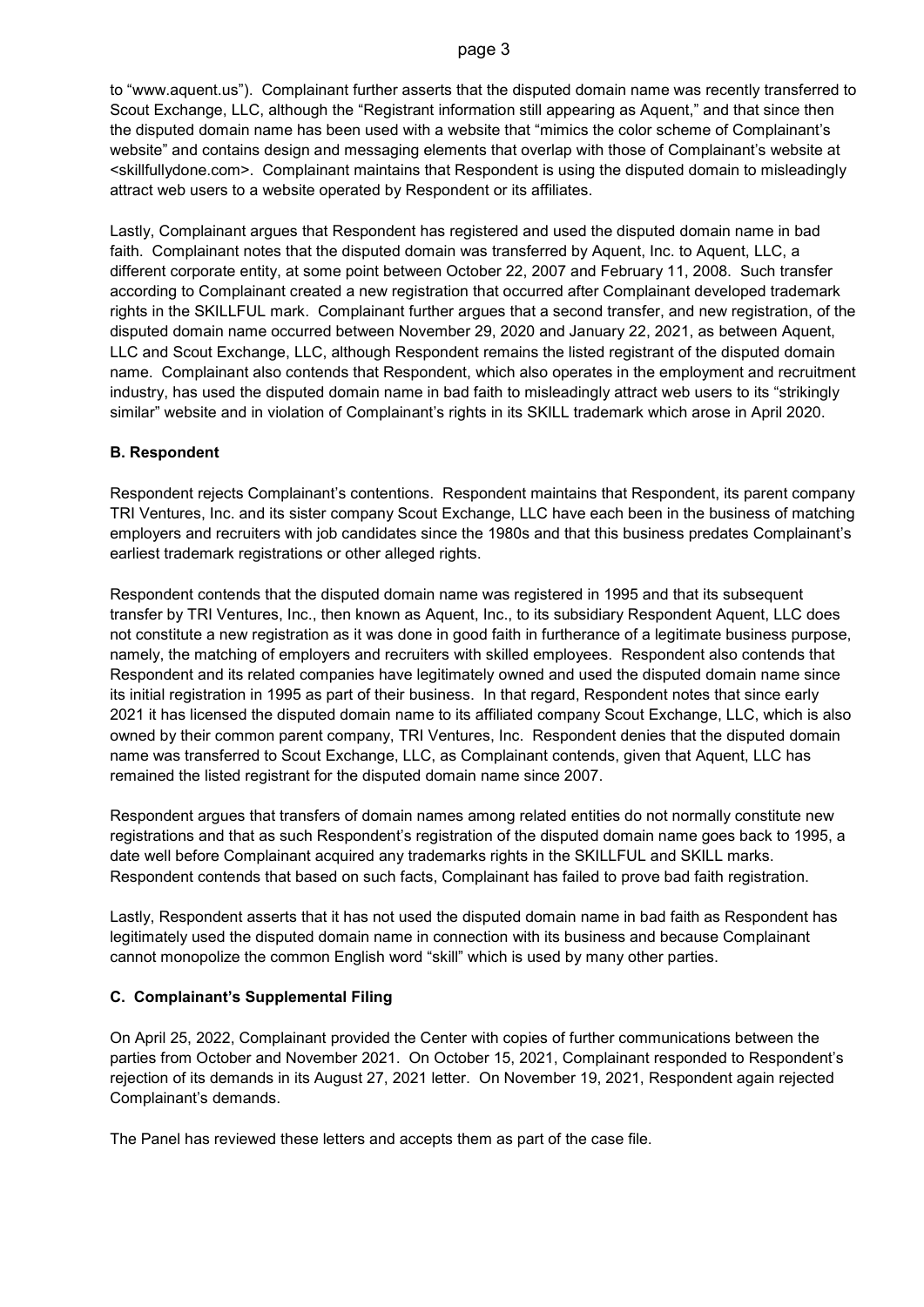## **6. Discussion and Findings**

Under paragraph 4(a) of the Policy, to succeed Complainant must satisfy the Panel that:

(i) the disputed domain name is identical or confusingly similar to a trademark or service mark in which Complainant has rights;

(ii) Respondent has no rights or legitimate interests in respect of the disputed domain name; and

(iii) the disputed domain name was registered and is being used in bad faith.

These requirements are conjunctive; all must be satisfied. As the Panel finds that Complainant has not proven bad faith registration of the disputed domain name, the Complaint fails. For that reason the Panel need not address the first two requirements of Paragraph 4(a).

Under Paragraph 4(a)(iii) of the Policy, a complainant must establish the conjunctive requirement that the respondent registered and used the disputed domain name in bad faith. The assessment of whether a disputed domain name was registered in bad faith has to be assessed at the time of the registration (the "acquisition", if later than the initial registration) of the disputed domain name. WIPO Overview at section 3.8.1.

In the instant case, the parties are in disagreement as to the date that should be used for the registration of the disputed domain name. While Complainant acknowledges that the disputed domain name was originally registered in 1995, Complainant contends that a new registration occurred when the disputed domain name was transferred from Aquent, Inc. to Aquent, LLC in late 2007 or early 2008. Complainant also contends that a further acquisition of the disputed domain name occurred more recently, in early 2021, when the disputed domain name started to be used in connection with a website operated by Scout Exchange, LLC that the Complainant asserts is competitive with its business.[1](#page-3-0)

Respondent, on the other hand, maintains that the disputed domain name has remained within the control of the same corporate group of businesses since 1995 and that, as such, the transfers do not constitute new registrations/acquisitions. Respondent also argues that the disputed domain has not been transferred to Scout Exchange, LLC, remains in the name of Respondent, and has only been licensed to Scout Exchange, LLC, an affiliate of Respondent under common control by their parent company TRI Ventures, Inc.

Reviewing the parties' evidence, there is no dispute that the disputed domain name was originally registered to MacTemps, Inc in 1995 and that MacTemps, Inc. changed its name to Aquent, Inc. in March 1999. The evidence also shows that Aquent, Inc. transferred the domain name to Aquent, LLC, a 99.8 per cent owned subsidiary of Aquent, Inc., in late 2007 or early 2008. Lastly, the evidence also shows that the disputed domain name has remained in the name of Aquent, LLC since that time and that while the current usage of the disputed domain name is by Scout Exchange, LLC which is a sister company of Aquent, LLC that is 99.8 per cent owned by TRI Ventures, Inc. (formerly known as Aquent, Inc.), the disputed domain name remains in the name of Respondent Aquent.

Given these facts the question before the Panel is whether bad faith registration is to be considered at the date of the original registration in 1995, when Complainant owned no trademark rights, or when the registrant of record changed in late to 2007 or early 2008, or more recently when the disputed domain name resolved to a website operated by Scout Exchange, LLC.

<span id="page-3-0"></span><sup>&</sup>lt;sup>1</sup> Complainant also invokes the long-discredited [se[e WIPO Overview 3.0,](https://www.wipo.int/amc/en/domains/search/overview3.0/) section 3.2.1, 4] "retroactive bad faith" theory that bad faith in registration can be imputed from subsequent bad faith use as an alternative ground for finding bad faith in this case. For the reasons stated in *Validas, LLC v. SMVS Consultancy Private Limited*, WIPO Case No. [D2009-1413,](https://www.wipo.int/amc/en/domains/decisions/html/2009/d2009-1413.html) and many other cases, the Panel adheres to Policy precedent by rejecting that approach. Registration in bad faith means bad faith at the date of registration.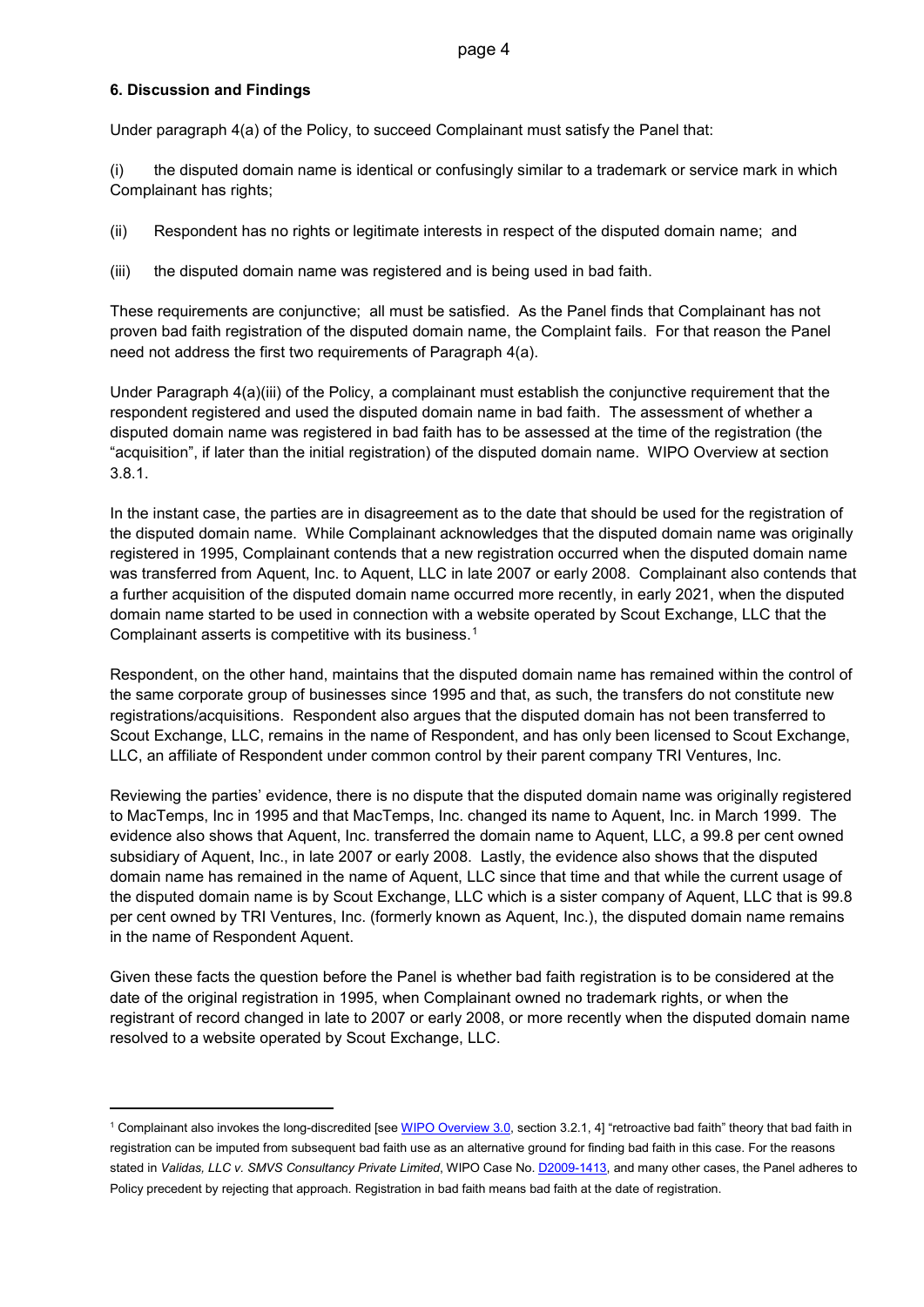#### page 5

When a domain name is transferred from one entity to an unrelated entity, the change in registrant is considered a new registration. [WIPO Overview 3.0](https://www.wipo.int/amc/en/domains/search/overview3.0/) at section 3.9. However, while a transfer could result in a new registrant being listed, panels have recognized that where a respondent can provide satisfactory evidence of an unbroken chain of possession of the disputed domain name, such "formal" changes or updates to registrant contact information will not be treated as a new registration. This is often the case when a transfer is between entities within the same corporate control group and has been done for a legitimate business reason and not simply for purposes of evading a procedure. *Id*. and cases cited therein.

To be sure, in determining the legitimacy of a transfer by a respondent claiming an unbroken chain of possession, panels may not only look for proof that the transfer has been done for a legitimate business purpose, but can consider the strength of a complainant's mark and whether the transfer has resulted in a change of use specifically to take advantage of a complainant's mark. *Id*.

With these principles in mind, the Panel is of the view that Respondent has established an unbroken chain of possession in the disputed domain name since 1995. See [WIPO Overview 3.0](https://www.wipo.int/amc/en/domains/search/overview3.0/) at section 1.1.3 ("Where a domain name has been registered before a complainant has acquired trademark rights, only in exceptional cases would a complainant be able to prove a respondent's bad faith.")

The late 2007 or early 2008 transfer of the disputed domain name was to a controlled subsidiary of Aquent, Inc. and there is no evidence that such was done to take advantage of any trademark rights Complainant might claim in its newly adopted SKILLFUL mark. The transfer appears to simply be a change of which company within the TRI Ventures, Inc. (then Aquent, Inc.) corporate family would hold the disputed domain name, much in the same way that companies often move the ownership of their trademarks between holding companies and operating companies within the same corporate control group. As for the 2021 use of the disputed domain name by Scout Exchange, LLC, this does not appear to be a transfer of ownership of the disputed domain as Respondent has remained the listed registrant of the disputed domain name, as Complainant acknowledges.

That being said, the Panel notes that Scout Exchange, LLC is a sister company of Respondent also owned by Respondent's parent. Respondent asserts that it has licensed the right to use the disputed domain name to Scout Exchange, LLC. While Complainant objects to the use of the disputed domain name by Scout Exchange, LLC for its website matching employers and recruiter for employees, that license does not establish that a transfer of the disputed domain name has occurred, and moreover such objection is better suited for disposition by a court of competent jurisdiction. Indeed, it is not altogether clear to the Panel whether any targeting of Complainant has even occurred here given (i) that the disputed domain name consists of a common word, (ii) the existence of multiple parties using the word "skill" in or as part of their trademarks, and (iii) the differences between the Complainant's and Respondent's services. Simply put, the Panel does not see this matter as a case of cybersquatting.

As the Panel finds that Respondent has established an unbroken chain of possession in the disputed domain name since 1995, when Complainant owned no rights in the SKILLFUL and SKILL marks, Complainant's Complaint fails for not establishing bad faith registration of the disputed domain name by Respondent.